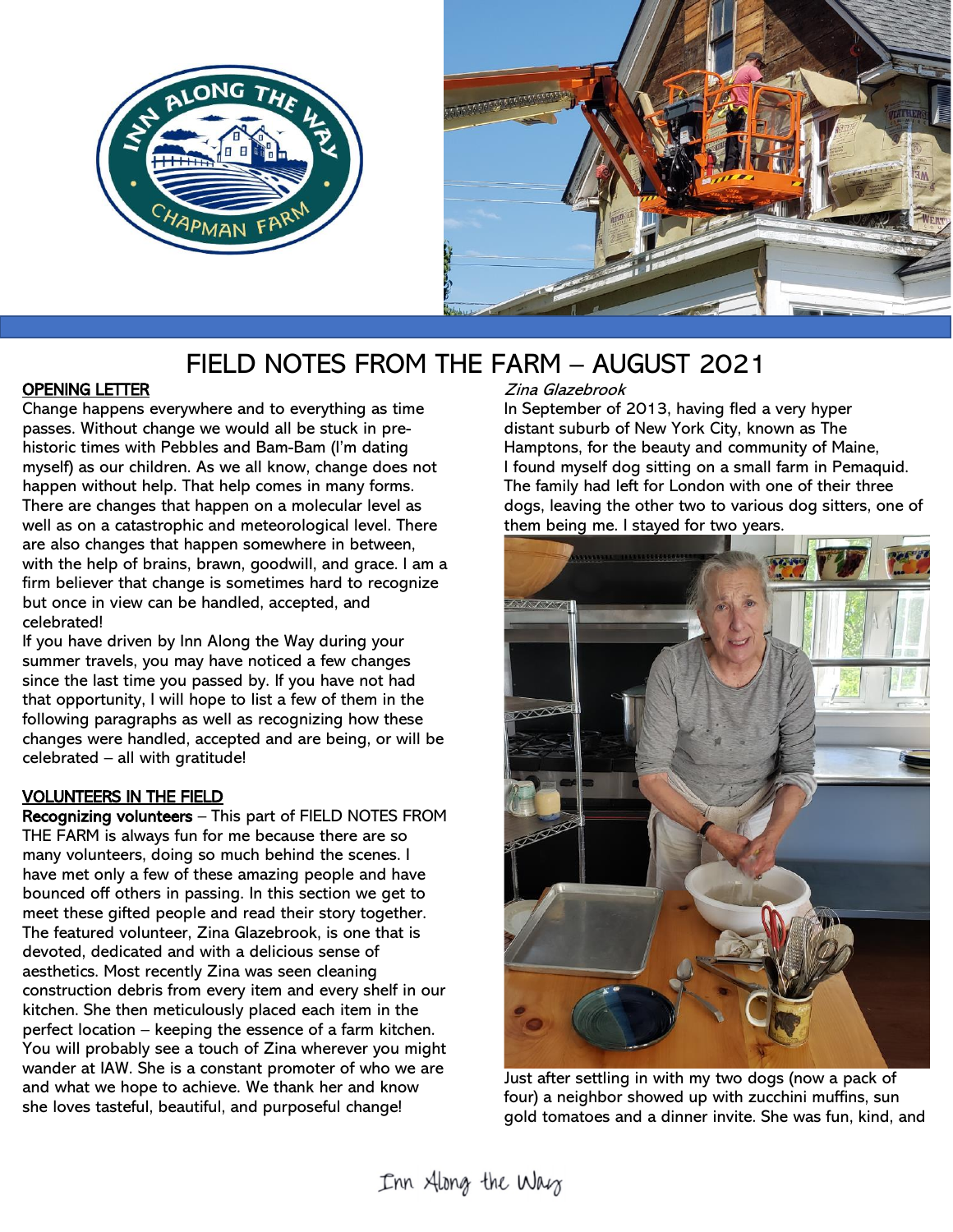loved her four dogs as much as I loved my pack. Does that sound like someone you know? Or someone you have met? Has she offered you water, a clementine, a ride to town, or a book to read from the back of her car or van? Yes – she turned out to be Sherry Flint, the founder of Inn Along the Way. I wrestled with how I could be of service to her and her efforts and simply signed myself up to help. I volunteered to get the word out, fund raise, and be of service when I could. Sherry and her team were able to purchase the farm by Christmas of 2015. Now 7 years on, the Inn will soon open with four guest rooms and baths, a commercial kitchen, and a variety of marvelous donations which keep IAW thriving. There are periodic barn sales, open mic events, grief support groups, and "Lunches for the Bunches" - all becoming staples of the IAW calendar. The twelve rental cottages are about seven years away. COVID 19 was tough for IAW to get through and deeply affected the Inn's ability to fund raise as effectively as in previous years. Please think of IAW as a gift to our community, a guide for the elders we love and hold dear, as well as a great place to go walking with yourself, your family, your friends, or your dogs…. great birding too!

Our volunteers are the "C" in change. Without them IAW would never be what it is today or what we have in store for it to be tomorrow. They accept and celebrate the change every day by just showing up to work, calling, writing, creating, talking, crying, laughing, and getting dirty while recognizing the responsibility they have to their/our community. Below is a quick list of just a few of those who work together for the benefit of all.

Many a "Thank You!" go to…

All those individuals who worked endlessly to organize, price, and sell items in our first yard sale of the year. Without the amazing leadership and



dedication of Tracy Verney, and John and Rachel Gallagher we would never have thought of scheduling

a second one in September - or have been so successful with our first!

- Our volunteer coordinators who work hard to keep everyone busy while tracking and reporting hours.
- The landscape committee who recently met for the first time to discuss ideas for plantings and trees in our new parking lot and entrance.
- **EXEC** The Garden Committee volunteers who plant, water, weed and harvest the produce of IAW.
- All the volunteers who have helped to paint, clean, peel, sand and maintain the farmhouse throughout all circumstances.
- The Communication Committee. They are the team of creators, writers and editors who keep us all informed.
- Our committee of carpenters who have created our new entrance and deck.
- Our Board of Directors
- The grounds crew who mow and mow and mow!
- Resounding applause to all of those who make "Open Mic Night" such a success. Thank you Sylvia Tavares, John Couch, John Monterisi, The Rusty Hinges and all the musicians, song writers and artists who gave of their time and talent to raise awareness and financial support for IAW…. they ROCK!!
- Dr. Steven Kress has been a huge supporter with his time given to lead many bird walks at IAW. The sightings are fun and the information he brings is invaluable.

There are never enough "thank yous" or enough space in this newsletter for all those who deserve to be thanked or recognized. Please know and believe that you are the ones who make the changes and who bring our Mission to the community. THANK YOU!!!

#### WHERE THE SEED IS PLANTED

A seed from the past - Change has happened at 741 Main Street, Damariscotta Maine. Working tirelessly, seven generations of the same family altered the land and maintained the farmhouse to benefit themselves as well as the community in which they lived. With that in mind Sherry Flint offered to write a piece explaining how acquiring this land and continuing to make changes fits the Mission of IAW as well as honoring the history of the family and community.

#### Sherry Flint

To locate the perfect property for IAW we spent two and a half years driving the back roads and main thoroughfares of this beautiful mid-coast region of Maine. Low and behold we found what we were looking for right

in our own back yard!

Soon after receiving our non-profit status in July of 2014, board member, Tracy Verney, tapped me on the shoulder and told me of a property belonging to dear friends. She had known about it for some time, she explained, but had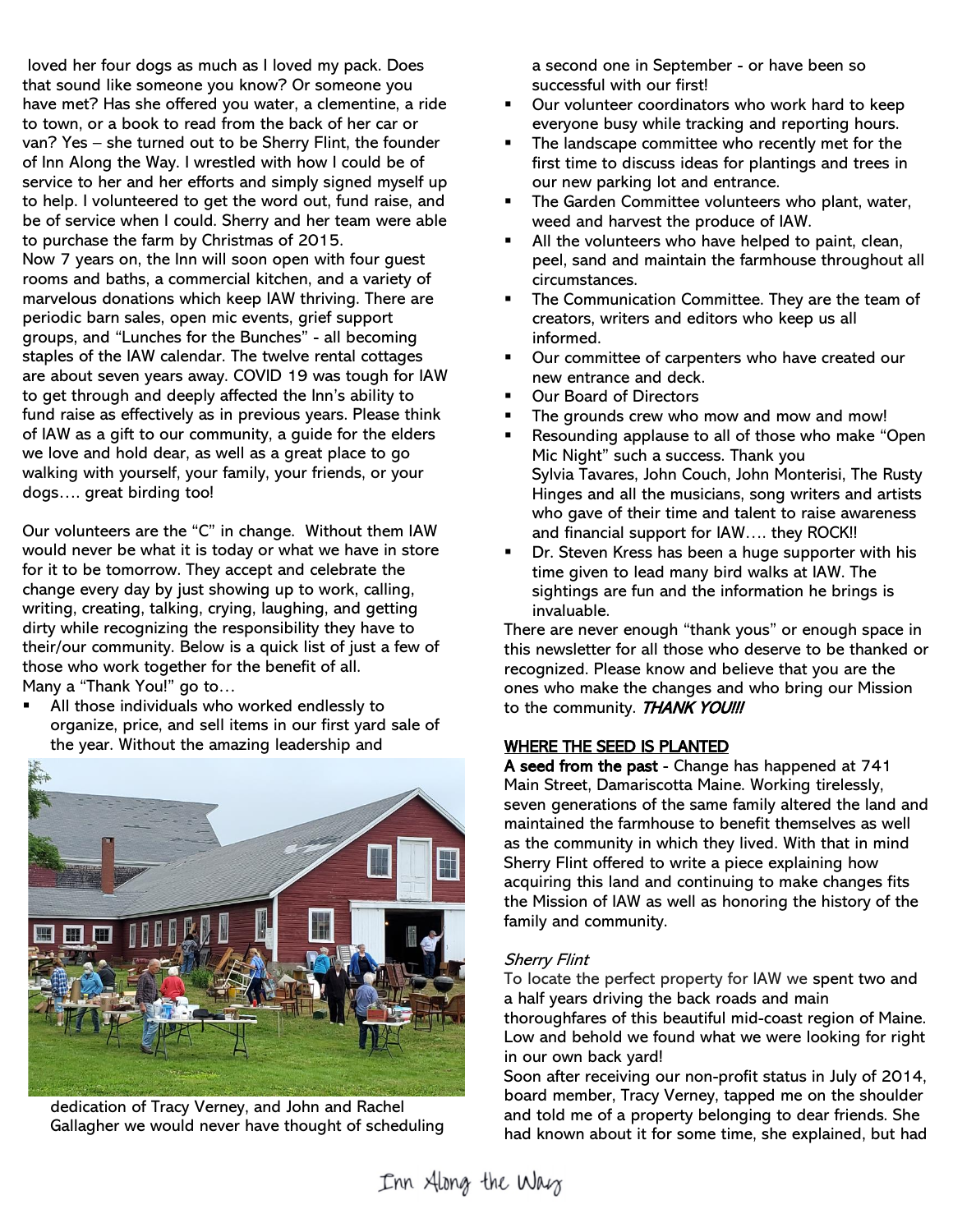not been at liberty to tell us about it before this as the Gallagher family had been in discussion on whether to sell their beloved Chapman family farm, or not. The years spent looking at properties provided ample opportunity to refine a 'most wanted' checklist. The land needed to have easy winter access, it could not be in too precious of a neighborhood, but needed to be near amenities, have walkable land, and given what it would be used for it had to have soul and an ingredient which is hard to name, but the thread of which runs throughout  $\sim$ a vista to draw oneself out and beyond themselves. As much as we wanted it to be otherwise, our checklist eliminated many properties, one after the other. Until one glorious autumn day when Inn Along the Way's Board of Directors fanned out onto the 31-acre Chapman farm. With checklist in hand, we unanimously saw this particular property, as the future home for our communities.

Change has happened since our purchase of Chapman Farm, but change doesn't always come quickly. It takes a long time to say 'good-bye" to a heritage; and it takes a long time to build a house into a community's home. We've built upon the foundation that was laid by the seven generations of Chapmans who went before us. Family, land, and community shepherd and steward us, growing us into more than we were before…. We hold dear the dreams of both Madeline and David Chapman, as well as ours for Inn Along the Way.

Seeds of today – The seed of **SURPRISE** has been planted!! We continue to plan and plant our seeds of today but without knowing when they may take root and change the look of our garden. Please keep that in mind as you continue to check our website for new information and **SURPRISES** that we know are about to sprout.

Our next CONVERSATION CIRCLE will be held on Sunday, Aug.  $29<sup>th</sup>$  from  $3:00 - 5:00$ pm. We will be discussing Cross Cultural Perspectives on Aging and Death. Please go to [www.innalongtheway.org](http://www.innalongtheway.org/) for more information about this event as it becomes available. All are welcome!

#### SPROUTINGS AND GROWTH

Building progress & news – Mike Stevens continues to enhance the farmhouse with his impeccable craftsmanship. He has recently built a desk/counter in the main entrance. You are now welcomed to the house and greeted with only the finest an Inn has to offer. He is also working with John Gallagher to rebuild and make safe, the banister that will lead us to the second floor of the Inn. Many thanks to both men for their time and talent!

There is new siding going up around the farmhouse every day. As the old clapboard is torn off and the structure is exposed, we are amazed at the width of boards that

create the original skeleton. Old being replaced or covered by new is a visible change that cannot be denied. We celebrate the survival of the farmhouse with the future for IAW!

Nourishment for Growth – In the past few weeks we have been very fortunate to receive the nutrition needed for continued development and change.

- $\checkmark$  We are extremely happy and grateful to have received a grant from the Bessie D. Brooks Trusts. These funds will be used to purchase No Touch thermometers as well as furnishings for meals that IAW provides for others.
- $\checkmark$  Funds from The John Andrews Fund Grant were awarded to us by the Second Congregational Church in Damariscotta. With this kind and generous award, we were able to install the flooring in our respite rooms.



Every month of the year Rising Tide – our local food  $co$ -op – recognizes 501c3 organizations with a .5%

contribution of all sales made on Weds of that month. IAW was selected as the recipient of this generous donation for the month of July. We thank them for their generosity and continued philanthropy throughout our greater community. We not only benefitted from their financial generosity but were encouraged to sit outside of the building to answer questions and give information about IAW to any who were interested.

#### CULTIVATING THE FARM

**Information**  $\&$  **Dates** – There is always something being planned or "about to happen" at IAW. I encourage you to go to our website at www.innalongtheway.org and check our calendar for events that may not be listed below. Things are always changing…